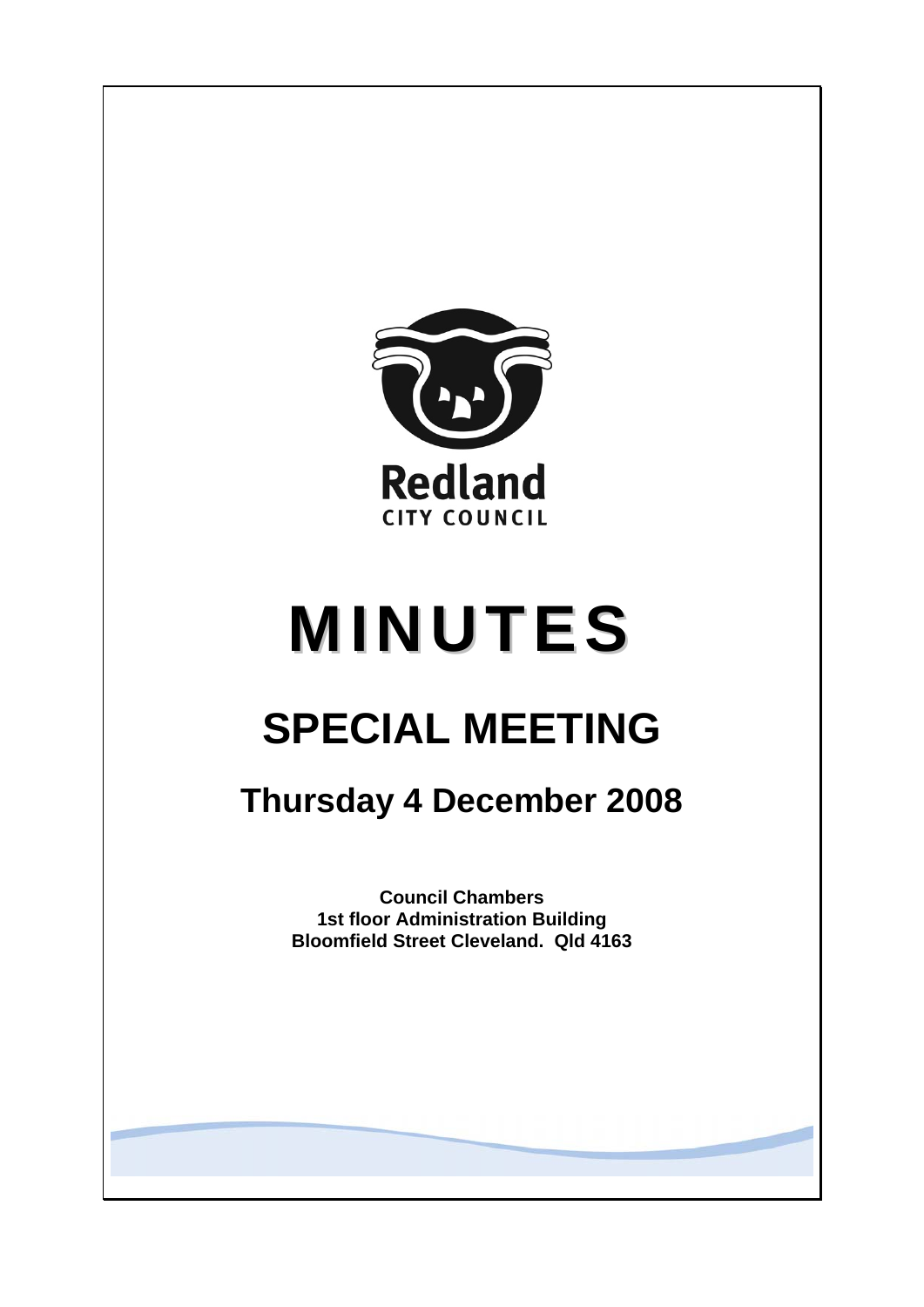### **TABLE OF CONTENTS**

| <b>ITEM</b>    |       | <b>SUBJECT</b>                                  | <b>PAGE NO</b> |
|----------------|-------|-------------------------------------------------|----------------|
| 1              |       |                                                 |                |
| $\overline{2}$ |       |                                                 |                |
| 3              |       |                                                 |                |
|                | 3.1   | OFFICE OF CHIEF EXECUTIVE OFFICER3              |                |
|                | 3.1.1 | <b>LOCAL GOVERNMENT CONSTITUTIONAL SUMMIT -</b> |                |
| 4              | 6     |                                                 |                |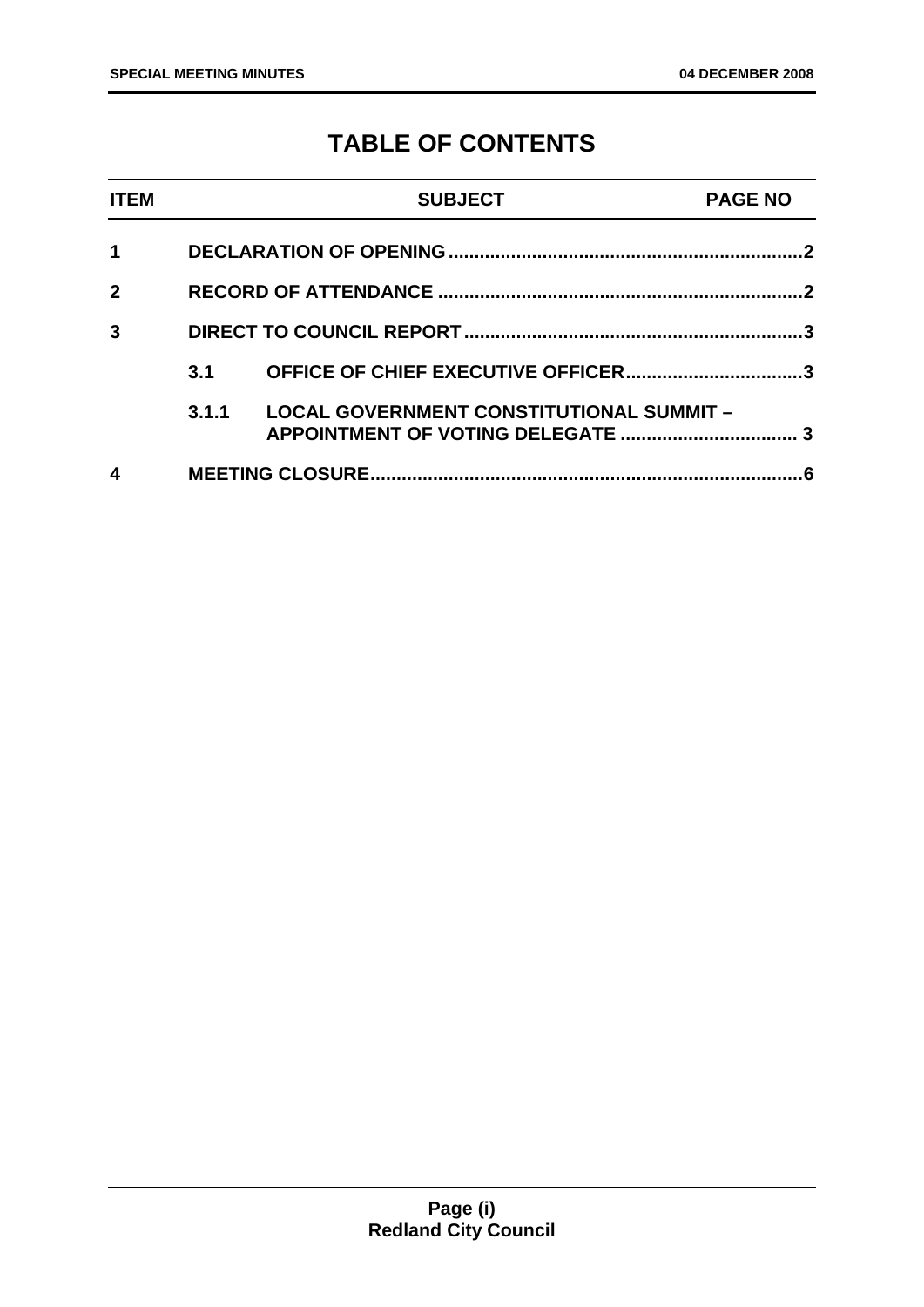#### <span id="page-2-0"></span>**1 DECLARATION OF OPENING**

The Mayor declared the meeting open at 1.30pm.

#### **2 RECORD OF ATTENDANCE**

#### **MEMBERS PRESENT:**

| Cr M E Hobson PSM | Mayor                                  |
|-------------------|----------------------------------------|
| Cr T Bowler       | Deputy Mayor and Councillor Division 6 |
| Cr W Boglary      | <b>Councillor Division 1</b>           |
| Cr C B Ogilvie    | <b>Councillor Division 2</b>           |
| Cr D A Henry      | <b>Councillor Division 3</b>           |
| Cr B A Townsend   | <b>Councillor Division 5</b>           |
| Cr M A Elliott    | <b>Councillor Division 7</b>           |
| Cr K A Reimers    | <b>Councillor Division 8</b>           |
| Cr K M Williams   | <b>Councillor Division 9</b>           |
| Cr H J Murray     | <b>Councillor Division 10</b>          |
|                   |                                        |

#### **EXECUTIVE LEADERSHIP GROUP:**

| Mr G Underwood     | <b>Acting Chief Executive Officer</b>           |
|--------------------|-------------------------------------------------|
| Mr R Turner        | <b>General Manager Corporate Services</b>       |
| Mr G Soutar        | General Manager Redland Water & Waste           |
| Mr L Smith         | <b>Acting General Manager Customer Services</b> |
| Mr D Elliott       | Acting General Manager Planning & Policy        |
| <b>OFFICERS:</b>   |                                                 |
| Mr L Wallace       | Manager Corporate Planning, Performance & Risk  |
|                    |                                                 |
| <b>MINUTES:</b>    |                                                 |
| Mrs T Dunn         | Team Leader, Corporate Meetings & Registers     |
|                    |                                                 |
| <b>APOLOGY:</b>    |                                                 |
| Mr G Stevenson PSM | <b>Chief Executive Officer</b>                  |
|                    |                                                 |
| <b>ABSENT</b>      |                                                 |
| Cr P J Dowling     | <b>Councillor Division 4</b>                    |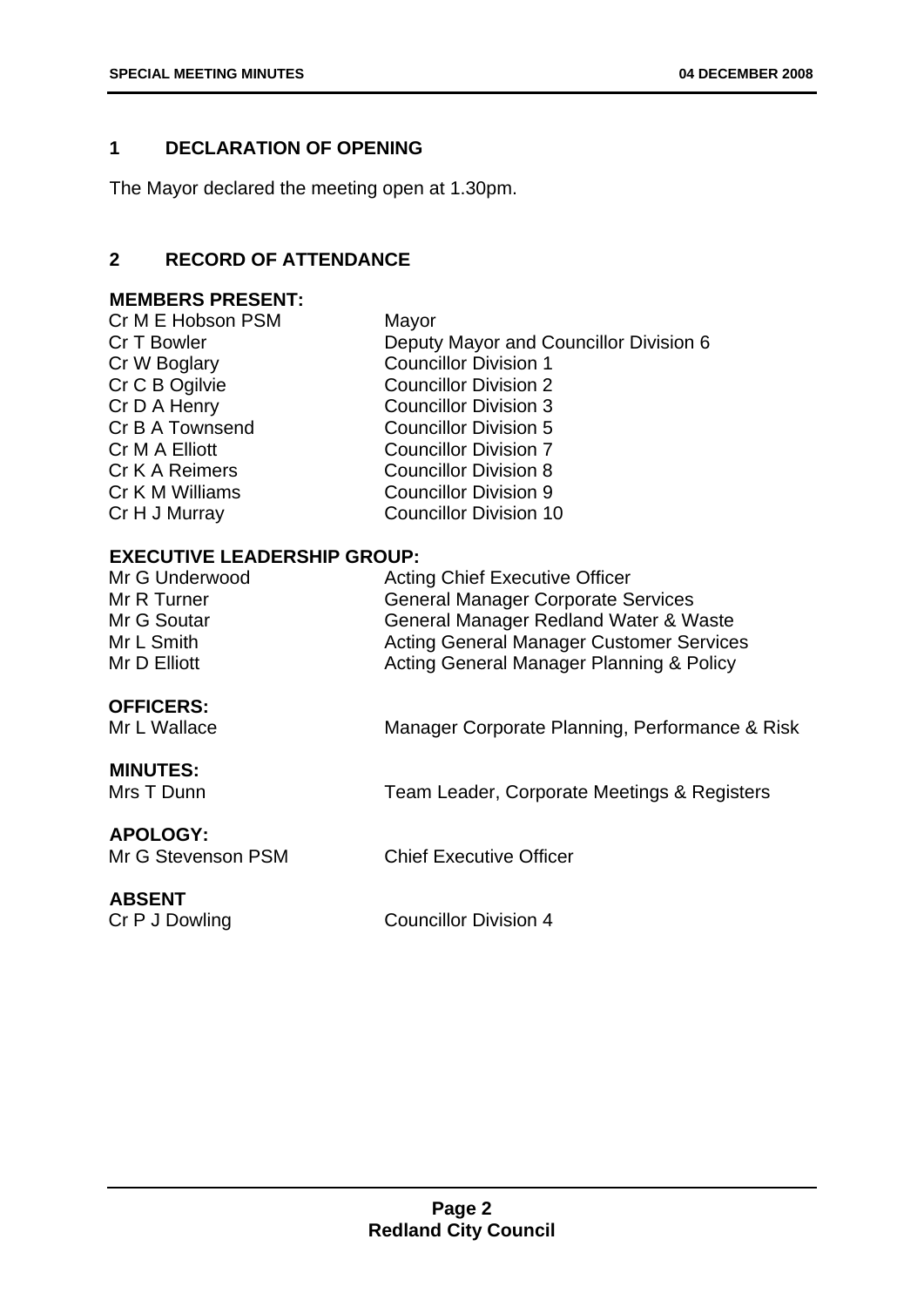#### <span id="page-3-0"></span>**3 DIRECT TO COUNCIL REPORT**

#### **3.1 OFFICE OF CHIEF EXECUTIVE OFFICER**

**3.1.1 LOCAL GOVERNMENT CONSTITUTIONAL SUMMIT – APPOINTMENT OF VOTING DELEGATE** 

| <b>Dataworks Filename:</b>       | <b>GOV External Conferences</b>                                                          |
|----------------------------------|------------------------------------------------------------------------------------------|
| Attachment:                      | <b>Business Papers</b>                                                                   |
| <b>Responsible Officer Name:</b> | <b>Greg Underwood</b><br><b>Acting Chief Executive Officer</b>                           |
| <b>Author Name:</b>              | <b>Luke Wallace</b><br><b>Manager Corporate Planning, Performance and</b><br><b>Risk</b> |

#### **EXECUTIVE SUMMARY**

This report establishes the necessary delegation that will enable Council to fully participate in the upcoming Local Government Constitutional Summit. The Summit brings local authorities throughout Australia together to consider the important issue of constitutional recognition and make decisions on the preferred option for amendment of the Australian Constitution. Each member Council is entitled to nominate one "voting delegate" to formally represent it in delegate discussions and debates.

#### **PURPOSE**

To appoint the Mayor, Cr Melva Hobson, as Redland City Council's voting delegate at the forthcoming Local Government Constitutional Summit and appoint a representative to collect the voting card on behalf of Council.

#### **BACKGROUND**

The Federal Government has identified that the constitutional recognition of local government is firmly on its agenda. Such recognition, depending on its successful achievement and the exact form it actually takes, has several potential benefits for local government including:

- Recognition of the important role local government plays in the governance structure of the Commonwealth of Australia
- Formal requirement for state governments to maintain a system of local government
- Easier access for local government to key decision making forums
- More direct relationship between federal and local government
- Access to increased federal funding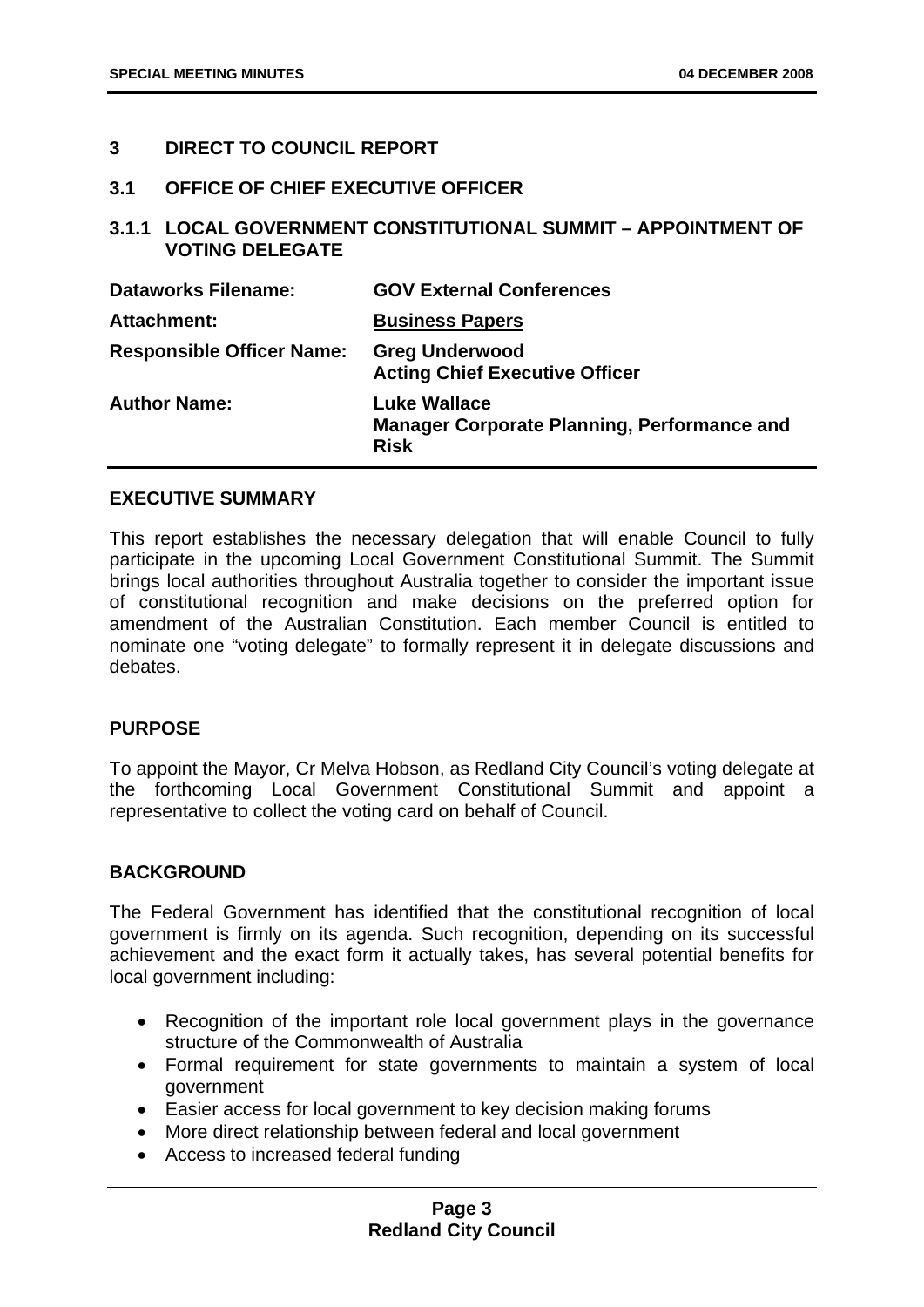- Greater financial security for local government which would support enhanced long-term planning
- Requiring state governments to follow due process in dismissing a Council or changing a Council's boundaries

The forthcoming Local Government Constitutional Summit will bring Australian local government together to discuss the best means for advancing the formal recognition of local government in the Australian Constitution. Council will be represented at the Summit by a joint councillor/officer delegation. Whilst all delegates can contribute to debate and discussion if so desired, each member Council is required to nominate one voting delegate to represent it in formal votes or divisions.

#### **ISSUES**

The Local Government Constitutional Summit will convene over three days from December 9 to December 11, 2008. During the Summit delegates will hear from several speakers including members of both the Federal Government and Federal Opposition and members of the Constitutional Reference Group, a team that has been formed by the Australian Local Government Association (ALGA) including constitutional lawyers, referendum experts and research and engagement experts.

In addition to these information sessions, a series of four "delegate discussions" will be held where delegates will work through the advantages and disadvantages of four options for constitutional recognition as follows:

- 1. Purely symbolic recognition of local government in the Constitution
- 2. Recognition of the institution of local government in the Constitution
- 3. Protection or strengthening of the financial position of local government in the **Constitution**
- 4. Provision for the Commonwealth to be granted the power to make laws with respect to local government in the Constitution

The four delegate discussion sessions will operate as follows:

- 1. Canvass the options for constitutional recognition
- 2. Consider the options in detail
- 3. Move towards a consensus of members
- 4. Make a resolution and vote on the preferred option/s

The ALGA has issued comprehensive business papers outlining summit rules, rules of debate, voting procedure etc. Whilst all summit delegates are entitled to speak during delegate discussions, there are certain functions that can only be performed by a voting delegate. These include:

- Movement or seconding of a motion or an amendment
- Voting on a motion or amendment concerning the affairs of the Constitutional Summit
- Calling for a division on a particular vote
- Introduction of a motion relating to special urgent business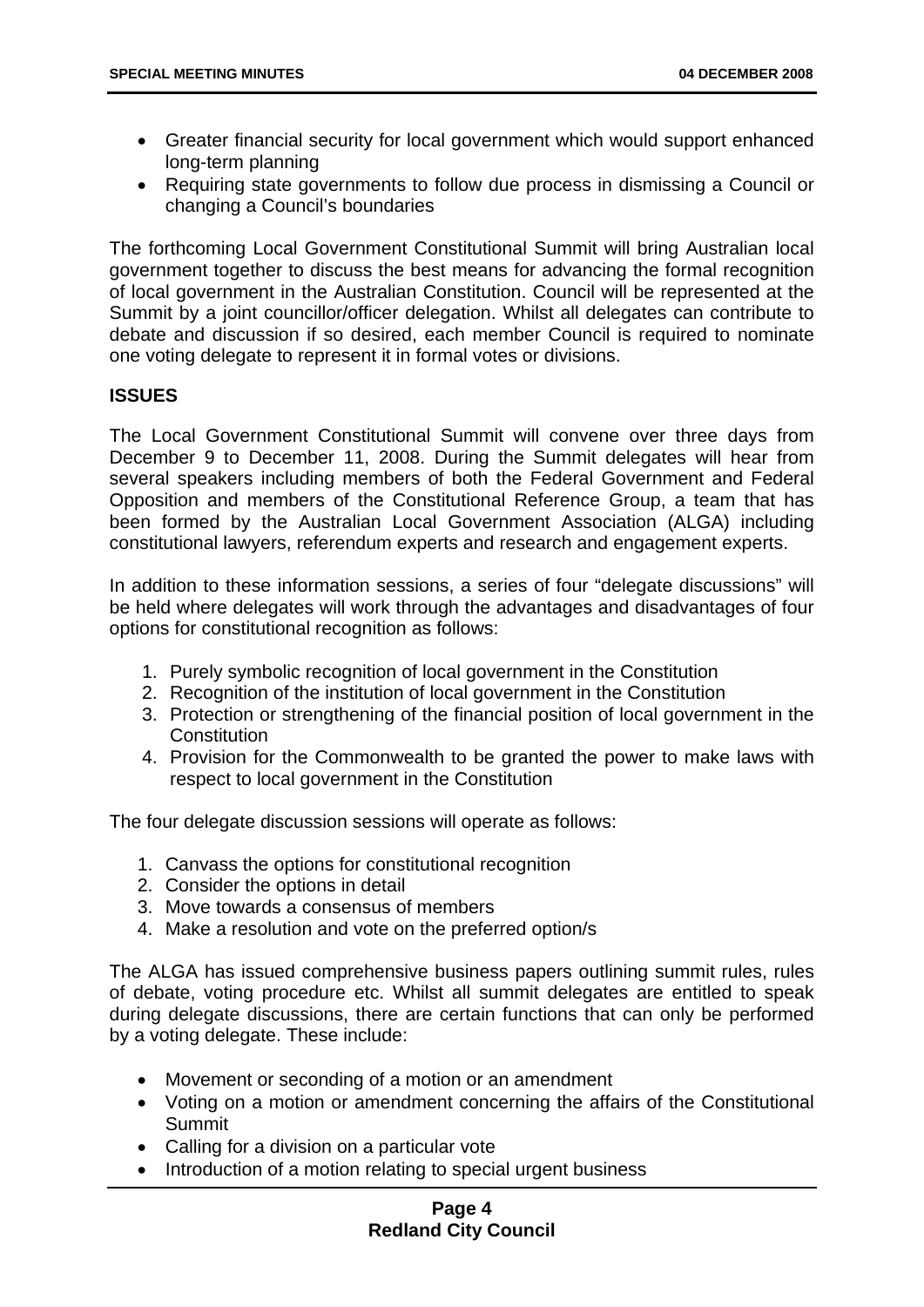• Voting on a motion to suspend Standing Orders

It should be noted that all voting delegates present at a meeting where a question is put are required to vote on that motion.

It is important that Council exercises its rights as a voting member at the Constitutional Summit and it is considered appropriate that the Mayor, Cr Melva Hobson, should fulfil the role of Council's "voting delegate". In addition to determining a voting delegate, Council also needs to appoint a representative to collect the voting card each day from the voting card desk. The Manager Corporate Planning, Performance and Risk is attending the Summit and it is proposed that he collect this voting card each day on behalf of Council.

#### **RELATIONSHIP TO CORPORATE PLAN**

The recommendation in this report primarily supports Council's strategic priority to provide a clear organisational direction supported by effective leadership and a framework of policies, plans and strategies that are responsive to the community's needs and which promote accountable and ethical standards of practice.

#### **FINANCIAL IMPLICATIONS**

There are no direct financial implications in relation to this report.

#### **CONSULTATION**

Consultation on this matter has been undertaken with the CEO and the General Manager Planning and Policy.

#### **OPTIONS**

#### **PREFERRED**

- 1. That the Mayor, Cr Melva Hobson, be appointed as the 'voting delegate' for Redland City Council on the matter of local government recognition in the Australian Constitution, to be debated at the December 2008 Local Government Constitutional Summit - Special National General Assembly; and
- 2. That the Manager Corporate Planning, Performance and Risk, Mr Luke Wallace, be appointed to collect the voting card for Council from the voting card desk each day.

#### **ALTERNATIVE**

That Council nominates an alternative delegate to vote on its behalf at the Constitutional Summit and an alternative person to collect the voting card each day.